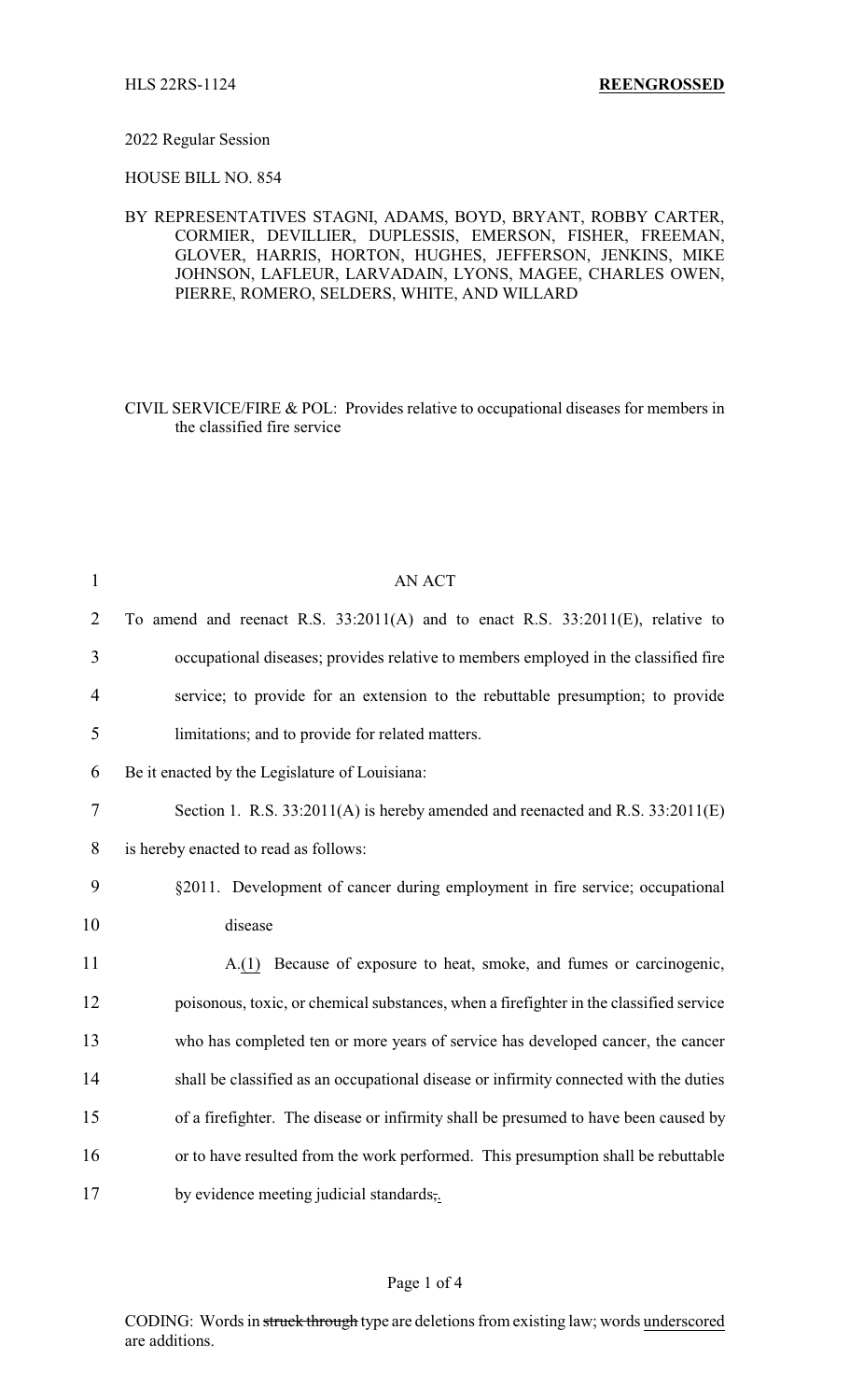| 1              | (2) and shall be extended to a member following termination of service for              |
|----------------|-----------------------------------------------------------------------------------------|
| $\overline{2}$ | a period of three months for each full year of service not to exceed sixty months       |
| 3              | commencing with the last actual date of service. For a firefighter who terminates his   |
| 4              | service prior to January 1, 2023, this presumption shall be extended to the member      |
| 5              | following termination of service for a period of three months for each full year of     |
| 6              | service not to exceed sixty months commencing with the last actual date of service.     |
| 7              | (3) For a firefighter who is active or who terminates his service on or after           |
| 8              | January 1, 2023, the disease or infirmity shall be presumed to have been caused by      |
| 9              | or to have resulted from the work performed, only if the cancer diagnosis is made       |
| 10             | prior to the firefighter reaching the age of sixty-five. Following termination of       |
| 11             | service for a period of one hundred twenty months, commencing with the last actual      |
| 12             | date of service, the presumption shall be extended to the following members:            |
| 13             | (a) A firefighter who is employed in the fire service for at least ten years and        |
| 14             | attains the age of fifty-five.                                                          |
| 15             | (b) A firefighter who is employed in the fire service for at least twenty years         |
| 16             | and attains the age of fifty.                                                           |
| 17             | (c) A firefighter who is employed in the fire service for at least twenty-five          |
| 18             | years.                                                                                  |
| 19             | (d) A firefighter who is employed in the fire service for at least ten years,           |
| 20             | and who is subsequently approved for disability retirement by a public retirement       |
| 21             | system.                                                                                 |
| 22             | *<br>∗<br>∗                                                                             |
| 23             | E. For claims arising under this Section, the obligation of the employer to             |
| 24             | furnish such care, services, treatment, drugs, and supplies, whether in state or out of |
| 25             | state, is limited to the reimbursement determined to be the amount due under            |
| 26             | Medicare times a multiplier of one and one-half, or the actual charge made for the      |
| 27             | service, whichever is less. If there is no Medicare fee schedule reimbursement          |
| 28             | amount for a particular care, service, treatment, drug, or supply, the reimbursement    |
| 29             | shall be in accordance with La. R.S. 23:1034.2.                                         |

## Page 2 of 4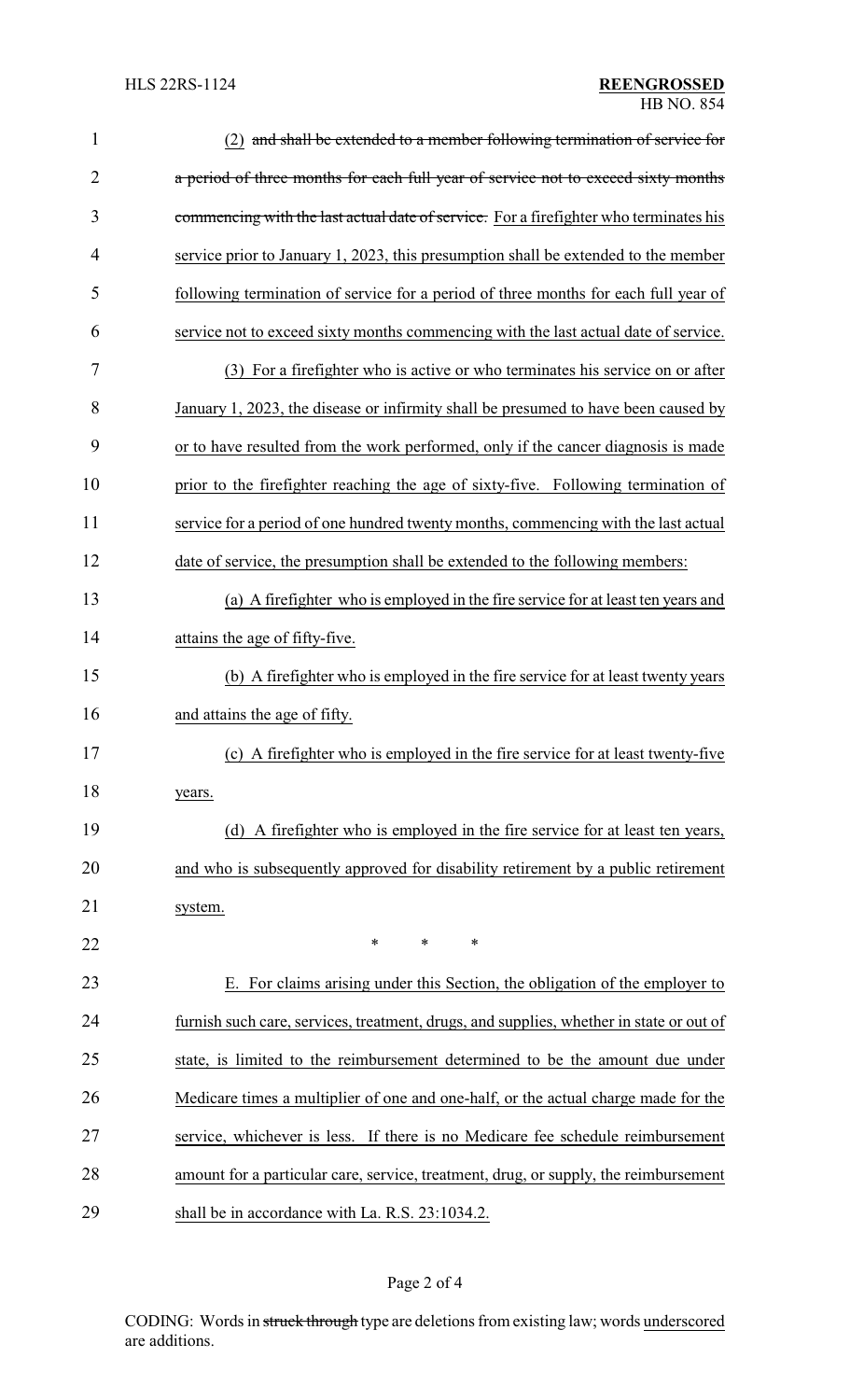## DIGEST

The digest printed below was prepared by House Legislative Services. It constitutes no part of the legislative instrument. The keyword, one-liner, abstract, and digest do not constitute part of the law or proof or indicia of legislative intent. [R.S. 1:13(B) and 24:177(E)]

| HB 854 Reengrossed | 2022 Regular Session | Stagni |
|--------------------|----------------------|--------|
|--------------------|----------------------|--------|

**Abstract:** Extends the time period of the rebuttable presumption relative to occupational diseases for certain members in the classified fire services in connection with the duties of being a firefighter.

Present law provides that when a firefighter who is in the classified fire service has completed 10 or more years of service develops cancer, the cancer shall be classified as an occupational disease or infirmity.

Present law further provides that the disease or infirmity shall be presumed to have been caused by the work performed. Provides that the presumption is rebuttable by evidence meeting judicial standards.

Proposed law retains present law.

Present law provides that this presumption shall be extended to a member following termination of service for a period of three months for each full year of service not to exceed 60 months.

Proposed law retains present law with respect to firefighters who terminate service prior to Jan. 1, 2023.

Proposed law extends the presumption to a period not to exceed 120 months for firefighters who are active or who terminate their service on or after Jan. 1, 2023, and who have been diagnosed with cancer prior to reaching the age of 65. Proposed law provides that the presumption is extended to such a firefighter if he is in one of the following categories:

- (1) Firefighters who are employed in the fire service for at least 10 years and attain the age of 55.
- (2) Firefighters who are employed in the fire service for at least 20 years and attain the age of 50.
- (3) Firefighters who are employed in the fire service for at least 25 years.
- (4) Firefighters who are employed in the fire service for at least 10 years and who are subsequently approved for disability retirement by a public retirement system.

Proposed law limits the obligation of employers regarding claims filed pursuant to present or proposed law on or after Jan. 1, 2023, to the Medicare fee schedule times 1.5 or the actual charge, whichever is less. Proposed law provides that if Medicare reimbursement is not available, the employer's obligation is limited to the worker's compensation reimbursement schedule.

(Amends R.S. 33:2011(A); Adds R.S. 33:2011(E))